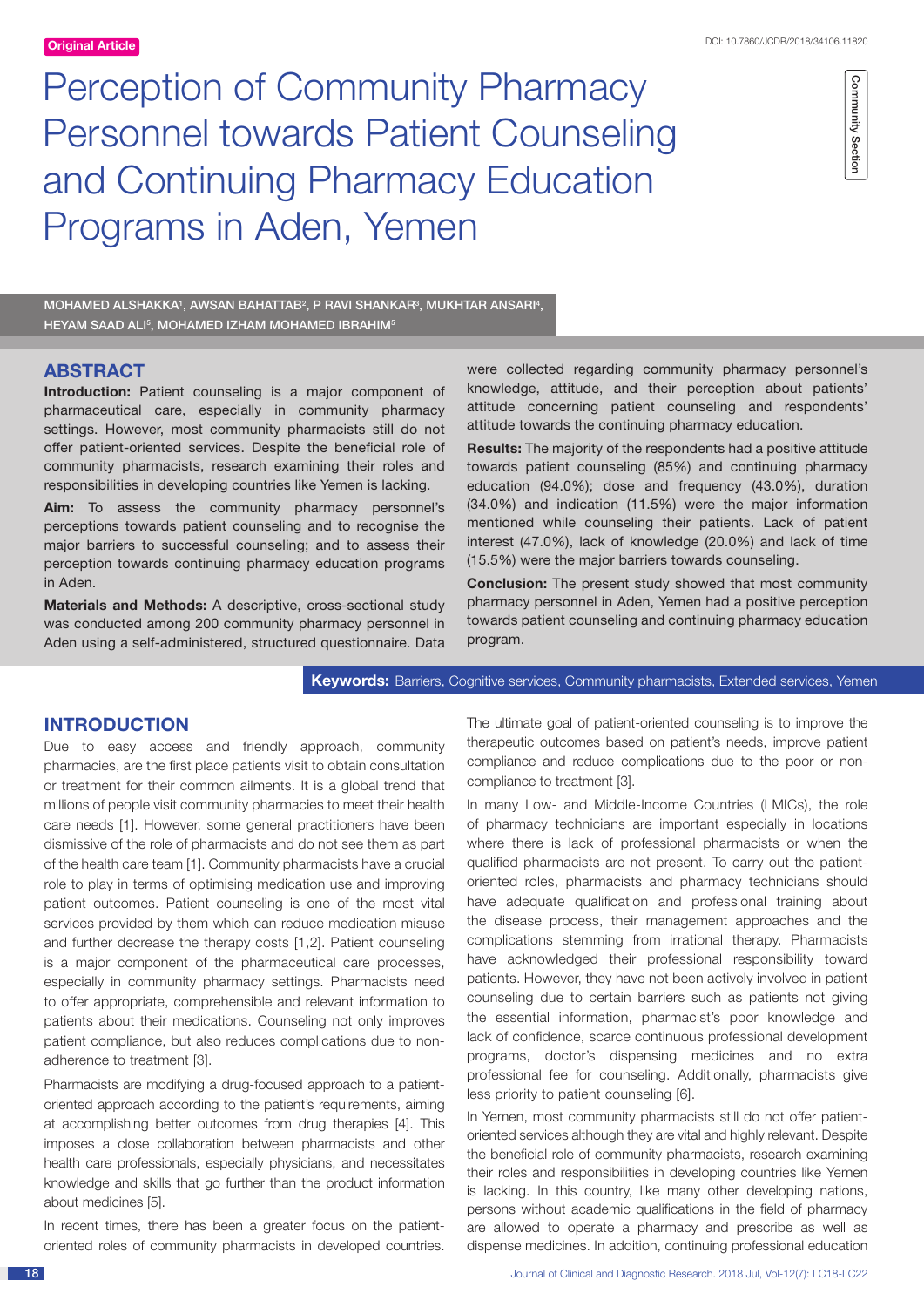and development programs to upgrade their knowledge, skill and confidence are lacking.

It is important for pharmacists to regularly update their knowledge and skills in medicine management; Continuing Pharmacy Education (CPE) program plays an important role in supporting the development of pharmacists and advancing the overall practice of pharmacy [7]. In a multi-centre study carried out in Nepal by Poudel A et al., the significance of CPE programs to leverage the community pharmacist's knowledge and to consolidate the concept of patient counseling was mentioned [8]. Policy makers, stakeholders, and researchers are among the relevant parties that should collaborate to develop interventions to improve the current dispensing practices at community pharmacies [9]. A positive perception, behavior and attitude is very important while seeking to implement pharmaceutical care. A study conducted in the Republic of Moldova, discovered that due to pharmacy accreditation, pharmacists have a better insight about their professional activities [10]. Rajiah K et al., and Sarriff A have confirmed that overall community pharmacists had positive perception towards patient counseling and CPE program [9,11].

Patient counseling by pharmacists can provide a new approach for promoting health and healthy life styles and additionally play an important role in educating people about safe and rational use of medications. The objectives of the study were to:

- 1. Assess the community pharmacy personnel perceptions towards patient counseling and to recognise the major barriers for successful counseling.
- 2. Assess the community pharmacy personnel perception towards CPE programs.

# **MATERIALS AND METHODS**

#### **Study Design**

A cross sectional descriptive study was conducted from August 2016 to October 2016 among pharmacists and pharmacy technicians working in pharmacies all across Aden city, the port city of Yemen (with population around 800,000 people).

### **Study Population and Sampling**

The sample size of 168 participants was estimated using Epi Info™ (version 7.2.0.1), with the assumption that the positive attitude toward patient counseling is 80% with absolute precision of 6% and 95% confidence interval. Also, 20% of the estimated sample size was added in order to counterbalance the non-response rate. The 201 community pharmacists were approached in a convenient way, due to the fact that it was difficult to have a sampling frame. Respondents excluded were those disagreeing to take part in the study. Two hundred participants completed the questionnaire giving a response rate of 99.5%.

### **Study Tool**

A self-administered, structured, questionnaire served as the data collection instrument. Trained pharmacy students distributed the final questionnaire to community pharmacy personnel and gathered the responses from the respondents. There were 20 questions in the questionnaire [Appendix]. It was first written in English and then translated to the local language-Arabic. The Arabic version of the questionnaire was pretested by administering it to 20 community pharmacy personnel to identify any unclear or difficult questions and to ensure the appropriateness of the content. After minor changes, the questionnaire was finalised and distributed among

the target group. The reliability of the questionnaire was tested by calculating the Cronbach alpha of the completed questionnaires. The alpha score was 0.71 and it was regarded as acceptable. The final version of the questionnaire encompasses questions on the socio-demographic characteristics of the study participants, their working situations, their knowledge, attitude, and their perception about patients' attitude concerning patient counseling. The last five questions were scored on four-point (1-4) Likert scale with anchor words ('Strongly agree' to 'Strongly disagree') used to evaluate the respondents' attitude toward the CPE.

### **Ethical Consideration**

The study protocol was endorsed by the Ethics Research Committee of the Faculty of Medicine and Health Sciences, University of Aden. Written informed consent was obtained from all participants who were wiling to participate in the study after the objectives, importance and benefits of the research and voluntary participation were mentioned. They were assured that all the data gathered will be handled with full confidentiality, and it will be used only for research purposes.

## **STATISTICAL ANALYSIS**

The data gathered from the respondents were entered and analysed using Statistical Package for Social Sciences (SPSS) (IBM Corp. Released 2011. IBM SPSS Statistics for Windows, Version 20.0. Armonk, NY: IBM Corp.). Categorical variables were elaborated using the frequency distribution and percentage. The overall attitude for each respondent toward the CPE on a four point Likert scale was assessed numerically. A median scores of <2 indicates an overall positive attitudes, while median scores ≥2 indicates an overall negative attitudes.

## **RESULTS**

#### **Characteristics of the Study Population**

Most respondents were males (82.5%, n=165/200) and the majority of them were between 25-35 years of age (70%, n=140/200). More than half of them (59.5%, n=119/200) had two to five years of experience [Table/Fig-1].

|                                                                                   | <b>Characteristics</b> | <b>Number</b> | $\frac{9}{6}$ |
|-----------------------------------------------------------------------------------|------------------------|---------------|---------------|
| Gender                                                                            | Male                   | 165           | 82.5          |
|                                                                                   | Female                 | 35            | 17.5          |
| Age group                                                                         | <25 years              | 47            | 23.5          |
|                                                                                   | 25-35 years            | 140           | 70.0          |
|                                                                                   | 36-45 years            | 13            | 6.5           |
| Experience                                                                        | <2 years               | 33            | 16.5          |
|                                                                                   | 2-5 years              | 119           | 59.5          |
|                                                                                   | 6-10 years             | 40            | 20.0          |
|                                                                                   | >10 years              | 8             | 4.0           |
| Qualification                                                                     | Bachelor degree        | 30            | 35.0          |
|                                                                                   | Diploma                | 170           | 85.0          |
| <b>[Table/Fig-1]:</b> The demographic characteristics of the respondents (n=200). |                        |               |               |

### **Working Condition for the Community Pharmacy Personnel**

[Table/Fig-2] reveals that nearly half of the respondents (48%, n=96/200) claimed that they were working between 8 to 10 hours daily. However, only few of them (2.5%, n=5/200) were working in pharmacies with more than five workers. Additionally, only around a quarter of them (25.5%, n=51/200) would spend more than five minutes on average for prescription dispensing.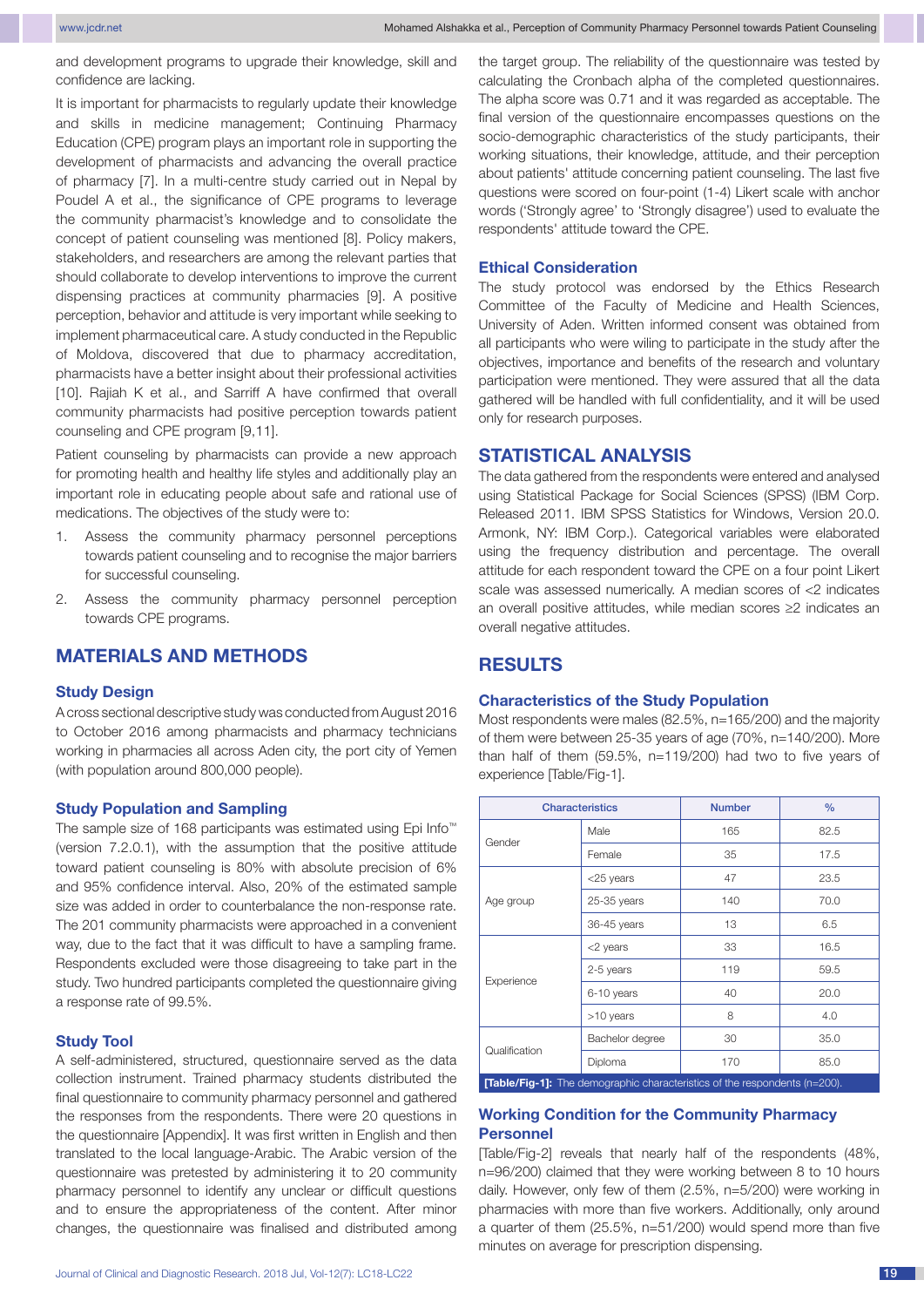Mohamed Alshakka et al., Perception of Community Pharmacy Personnel towards Patient Counseling www.jcdr.net www.jcdr.net

| <b>Working condition</b>                   | <b>Number</b>  | $\frac{0}{0}$ |  |  |
|--------------------------------------------|----------------|---------------|--|--|
| Working hour/day                           |                |               |  |  |
| <8 h                                       | 52             | 26.0          |  |  |
| $8 - 10h$                                  | 96             | 48.0          |  |  |
| $11 - 16h$                                 | 48             | 24.0          |  |  |
| >16h                                       | $\overline{4}$ | 2.0           |  |  |
| No. of pharmacists in the pharmacy         |                |               |  |  |
| $\mathbf{1}$                               | 21             | 10.5          |  |  |
| $2 - 3$                                    | 145            | 72.5          |  |  |
| $4 - 5$                                    | 29             | 14.5          |  |  |
| >5                                         | 5              | 2.5           |  |  |
| Pharmacy customer/day                      |                |               |  |  |
| $<$ 10                                     | 20             | 10.0          |  |  |
| $10 - 20$                                  | 21             | 10.5          |  |  |
| $21 - 30$                                  | 28             | 14.0          |  |  |
| >30                                        | 131            | 65.5          |  |  |
| Average time for dispensing a prescription |                |               |  |  |
| $<$ 1 min                                  | 7              | 35.0          |  |  |
| $2-5$ min                                  | 142            | 71.0          |  |  |
| 6-10 min                                   | 31             | 15.5          |  |  |
| $>10$ min                                  | 20             | 10.0          |  |  |

## **Community Pharmacy Personnel's Perception toward Patient Counseling**

[Table/Fig-3] shows the majority of the respondents (85.0%, n=170/200) had a positive attitude toward patient counselling. More than half of them (51.5%, n=103/200) claimed that they counselled their patient every time while dispensing their prescriptions.



The respondents mentioned the dose and frequency (43.0%, n=86/200), duration (34.0%, n=68/200) and indication (11.5%, n=23/200) as the major points that patients ask community pharmacy personnel during counseling [Table/Fig-4].



## **Barriers in Patient Counselling and Suggested Strategies by the Community Pharmacy Personnel to Overcome It**

The majority of the respondents mentioned that lack of patient interest (47%) was the most important barrier in providing counseling to patients [Table/Fig-5]. Suggestions mentioned by respondents to overcome this barrier are listed in [Table/Fig-6].

| <b>Factors</b>                                                                                                                                                                                                                                                                           | <b>Number</b> | $\frac{0}{0}$ |  |  |
|------------------------------------------------------------------------------------------------------------------------------------------------------------------------------------------------------------------------------------------------------------------------------------------|---------------|---------------|--|--|
| Lack of time                                                                                                                                                                                                                                                                             | 40            | 20.0          |  |  |
| Lack of knowledge                                                                                                                                                                                                                                                                        | 31            | 15.5          |  |  |
| Lack of patient interest                                                                                                                                                                                                                                                                 | 94            | 47            |  |  |
| Others                                                                                                                                                                                                                                                                                   | 35            | 17.5          |  |  |
| $\mathbf{r}$ , and $\mathbf{r}$ , and $\mathbf{r}$ , and $\mathbf{r}$ , and $\mathbf{r}$ , and $\mathbf{r}$ , and $\mathbf{r}$ , and $\mathbf{r}$ , and $\mathbf{r}$ , and $\mathbf{r}$ , and $\mathbf{r}$ , and $\mathbf{r}$ , and $\mathbf{r}$ , and $\mathbf{r}$ , and $\mathbf{r}$ , |               |               |  |  |

**able/Fig-5]:** Barriers in p

| <b>Factors</b>                                                                                   | <b>Number</b> | $\%$ |  |
|--------------------------------------------------------------------------------------------------|---------------|------|--|
| Increasing no. of pharmacist                                                                     | 39            | 19.5 |  |
| Attending CPE                                                                                    | 58            | 29   |  |
| Providing private space for counseling                                                           | 75            | 37.5 |  |
| Others                                                                                           | 28            | 14   |  |
| <b>Table/Fig-6]:</b> Suggestions to improve patients' attitude toward medication<br>counselling. |               |      |  |

### **Community Pharmacy Personnel's' Attitude toward CPE**

Most respondents (94.0%, n=188/200) had a positive attitude toward CPE [Table/Fig-7a]. Out of 200, 94 of them (47.0%), showed a strong agreement, 96 of them (48.0%), agreed that CPEs enhances the knowledge, and updates their information. Further information about the community pharmacy personnel' attitude toward CPEs is shown in [Table/Fig-7b]. In addition, the major areas of interest for the respondents were CPE with regard to drugs (50.5%, n=101/200) and diseases (31.5%, n=63/200). [Table/Fig-8].



pharmacy education\*.

\*Attitude was assessed numerically by giving a score of 1 to strong agreement, a score of 2 to agreement, a score of 3 to disagreement, and a score of 4 to strong disagreement. Scores <2 .<br>were taken to indicate positive attitudes, while scores ≥2 were taken to indicate negative attitud

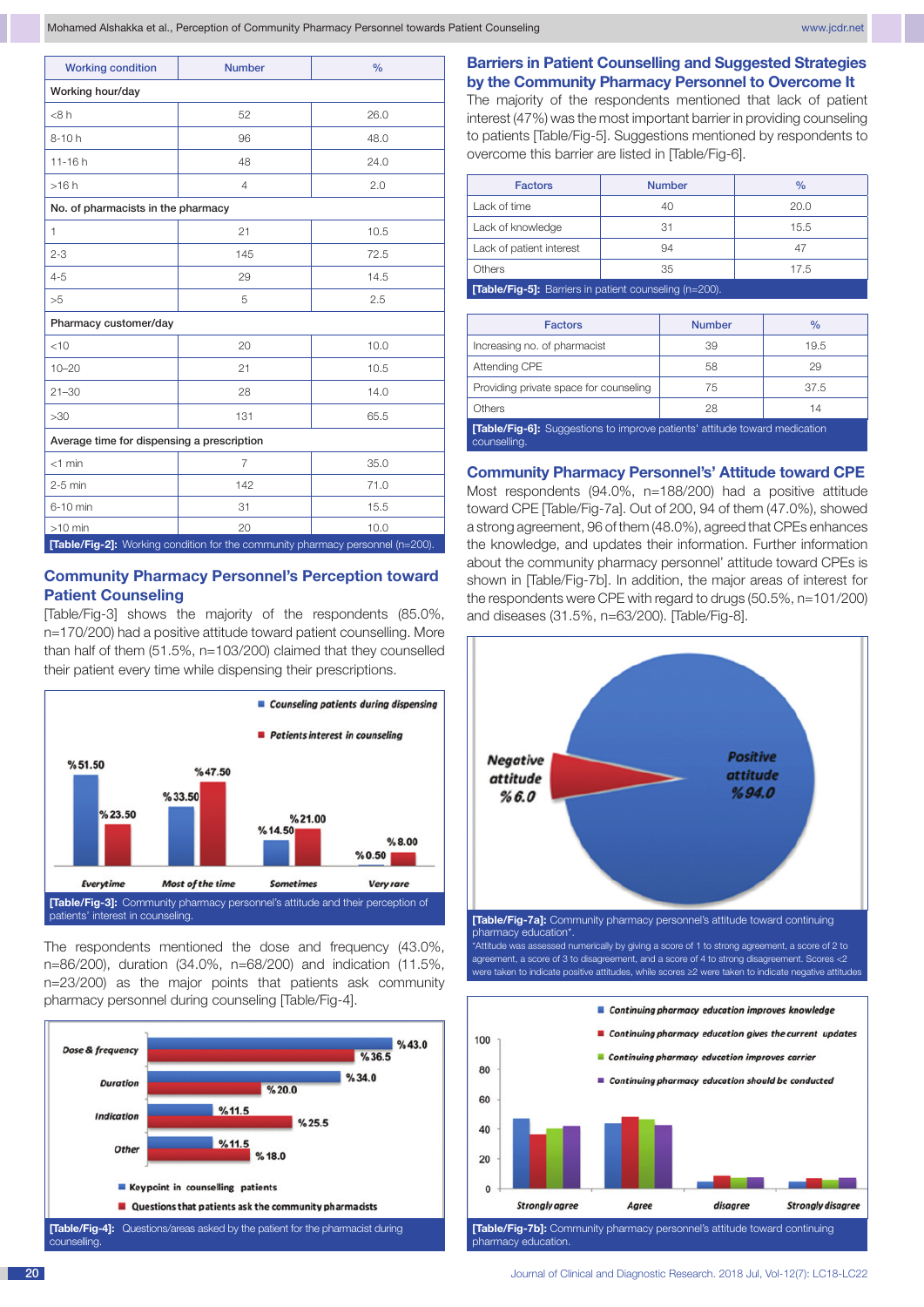

# **DISCUSSION**

Patient counseling is an important component of patient-centered care to ensure safe and rational use of medicines by the community. The study showed that most of the respondents had a positive perception towards patient counseling (87%) and CPE (94.0%), and the majority of the respondents had chosen 'dose and frequency' as the key points in patient counseling which is similar to the results by Sarriff A, according to which 93% agreed that counselling is important, and more than two-third felt that drug's name, purpose including dose and frequency are important [11]. The reason being that there is lack of patient knowledge about drug administration since most patients usually asked about 'dose and frequency' during counseling [11]. We assume the reason for this finding might be the high prevalence of self-medication practice in Yemen [12]. Thus, patients approach community pharmacy bypassing the physicians. The finding is also supported by a study carried out in Nepal by Poudel A et al., in which queries regarding the 'dose and frequency' of medication was prevalent as the patients tend to be confused when more than one drug was prescribed [8]. However, queries related to the cost of medicines were most common in Nepal owing to the economic crisis [13].

Medication non-adherence or poor adherence is a global barrier towards ensuring safe and effective use of medicines. There are various factors that can contribute to medication non-adherence such as lack of communication between patient and healthcare provider, cultural beliefs and attitude, level of education, lack of privacy, lack of time and gender [14,15]. In Yemen, the problem of poor quality pharmacy services including poor patient counseling is due to lack of professionally qualified pharmacists in community settings, lack of policy and strict regulations about pharmacy operation, dissatisfaction with job, and overall situation of the country [16]. Additionally, lack of patient interest and time were other common barriers. These findings are consistent with the work done in other countries by Rajiah K et al., and Al-Hassan MI, regarding the main reasons for pharmacists not providing patient counseling [9,17]. Some solutions deemed best to overcome these barriers were providing CPE to address pharmacists' lack of knowledge, and promote public education because education might alter the patients' mindset and improve communication skills with the patients and thus address the barriers such as lack of patients' interest. Moreover, another common solution that has been recommended is to increase the number of pharmacists to overcome the lack of time, which constitutes a major problem faced by most pharmacists.

Most pharmacists either strongly agreed or disagreed that CPE program could help improve their knowledge, provide current updates and information and strengthen their career. Moreover,

most respondents (84.5%) were interested in attending CPE programs to upgrade their knowledge about pharmacy practice. The finding is supported by a similar study conducted in Nepal by Poudel A et al., [8]. CPE has been found to be effective in improving pharmacists' knowledge and practice towards better pharmaceutical care services and patient outcome [18,19]. Nevertheless, community pharmacists' interest in CPE was more focused on drugs, which may reflect the fact that they still perceive their major role as a drug dispenser.

## **LIMITATION**

We have selected our target group by convenience sampling rather than random sampling. Another major limitation is the limited generalizability, as we carried this study among the community pharmacy personnel working in Aden city only. It is also worth noting that, some of the community pharmacy personnel selected refused to take part in the study and may differ from our respondents.

## **CONCLUSION**

This study showed that most community pharmacy personnel in Aden, Yemen had a positive perception about patient counseling and CPE program. A greater number of qualified community pharmacists are required in Aden to reduce the barriers towards counseling, and CPE programs should be introduced for community pharmacy personnel. Pharmacists must create time to provide professional counseling, highlighting issues such as the use of medicines and related products, in order to improve the patient's quality of life.

### **ACKNOWLEDGEMENTS**

We would like to thank the community pharmacy personnel who agreed to participate in this study. Our special thanks are extended to the pharmacy students for their assistance with the data collection. We would also like to express our appreciation to Dr. Kingston Rajah and colleagues for allowing us to use the questionnaire.

## **REFERENCES**

- [1] Mil F van. Measuring outcomes in pharmaceutical care. Pharmaceutical Care Network Europe (PCNE). Zuidlaren; 1999. Pp. 1-77.
- Moira S. Towards a global definition of patient centred care. BMJ. 2001;322(7284):444-45.
- [3] Cipolle RJ, Strand LM, Morley PC. Pharmaceutical care practice. New York, US: McGraw-Hill Companies Inc.; 1998.
- Lindley C, Tully M, Paramsothy V, Tallis R. Inappropriate medication is a major cause of adverse drug reactions in elderly patients. Age Ageing. 1992;21(4):294-300.
- [5] Pirmohamed M, James S, Meakin S, Green C, Scott AK, Walley TJ, et al. Adverse drug reactions as cause of admission to hospital: prospective analysis of 18 820 patients. BMJ. 2004;329(7456):15-19.
- Adepu R, Nagavi B. Attitudes and behaviors of practicing community pharmacists towards patient counselling. Indian J Pharm Sci. 2009;71(3):285-89.
- [7] Ibrahim OHM. Assessment of Egyptian pharmacists' attitude, behaviors, and preferences related to continuing education. Int J Clin Pharm. 2012;34(2):358-63.
- [8] Poudel A, Khanal S, Alam K, Palaian S. Towards patient counseling and continuing pharmacy education program: a multicentric study. J Clin Diagn Res. 2009;3(2):1408-14.
- [9] Rajiah K, Ting LC, Shan CS, Ming LY. Community pharmacists' perception on patient counseling and continuing pharmacy education program in East Malaysia. Malaysian J Public Heal Med. 2016;16(1):15-22.
- [10] Accreditation council for pharmacy education (ACPE). Accreditation council for pharmacy education (ACPE) [Internet]. definition of Continuing Education for the Profession of Pharmacy. 2015. 1-5 Pp. Available from: https://www.acpeaccredit.org/pdf/DefinitionContinuingEducationProfession Pharmacy2015.pdf
- [11] Sarriff A. A survey of patient-orientated services in community pharmacy practice in Malaysia. J Clin Pharm Ther. 1994;19(1):57-60.
- [12] Mojali S, Al-Ghanim S, Alduais AM, Al-Shabrani BF. Self-medication practice among Yemeni patients in Ibb city: a survey study exploring patients' perceptives. J Hosp Adm. 2015;4(4).
- [13] Palaian S, Chhetri A, Prabhu M, Rajan S, Shankar P. Role of pharmacist in counseling diabetes patients. Internet J Pharmacol. 2004;4(4).
- [14] Albekairy AM. Pharmacists' perceived barriers to patient counseling. J Appl Pharm Sci [Internet]. 2014;4(1):70-73. Available from: http://www.japsonline. com/admin/php/uploads/1161\_pdf.pdf
- [15] Salkar M, Sah J, Pinto S, Vaidya V. Patient-related barriers to medication adherence in type 2 diabetic patients: a systematic review. Value Heal. 2016;19(3):A18.